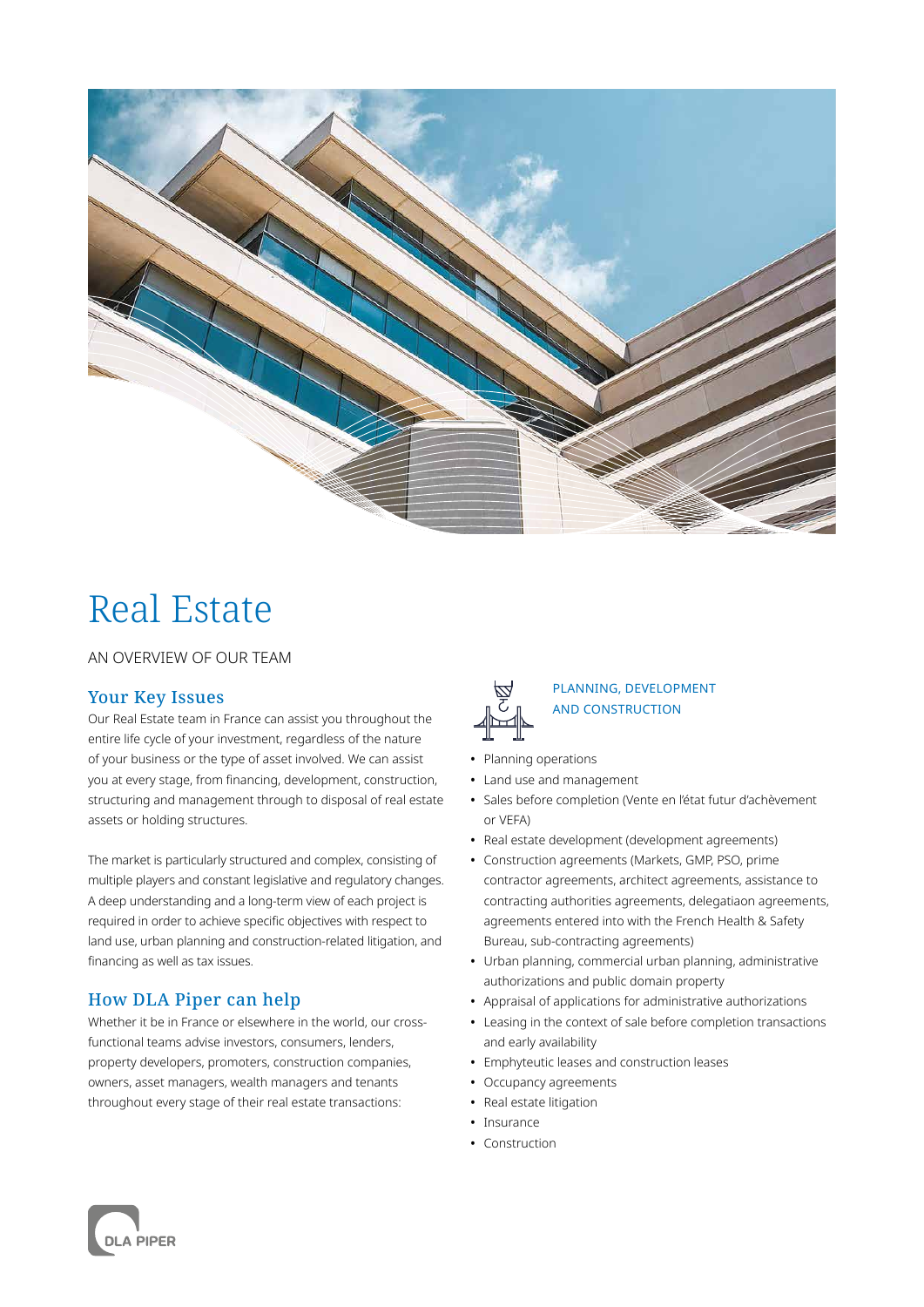

### REAL ESTATE TRANSACTIONS AND INVESTMENTS

- **•** Asset audits
- **•** Acquisitions and disposals
- **•** Outsourcing
- **•** Joint-ventures and partnerships
- **•** Sale and lease back
- **•** Sale and manage back
- **•** Leasing (commercial and civil leases)
- **•** Structuring of real estate investments (listed French real estate investment companies otherwise known as SIIC/real estate collective investment schemes open to professional investors otherwise known as OPPC)



#### MANAGING REAL ESTATE ASSETS

- **•** Asset structure optimization
- **•** Rental management and real estate portfolio management
- **•** Property management and administration agreements and contractual arrangements



#### CREATING AND MANAGING REAL ESTATE FUNDS

- **•** Structuring real estate investment funds (listed French real estate investment companies otherwise known as SIIC/real estate collective investment schemes open to professional investors otherwise known as OPPCI)
- **•** Fund management
- **•** Investor participation
- **•** Mezzanine Real Estate financing



## FINANCING AND REFINANCING REAL ESTATE PROJECTS

- **•** Financing the acquisition of assets held in isolation or in a portfolio and of existing or planned buildings,
- **•** Property leasing agreements
- **•** Debt restructuring

*"Provides full-service real estate advice to a diverse client base operating in different industry sectors such as retail and technology. Lawyers have expertise in planning, development and construction. Further skills in real estate transactions, as well as in the development and management of real estate funds. Acts for financial institutions on the financing and restructuring of real estate assets.*

 *Clients highlight the team for its global approach: "DLA Piper has offices across Europe and they are efficient in getting in touch with their colleagues in other countries and involving them if there were law matters for different jurisdictions."*

— CHAMBERS & PARTNERS EUROPE 2018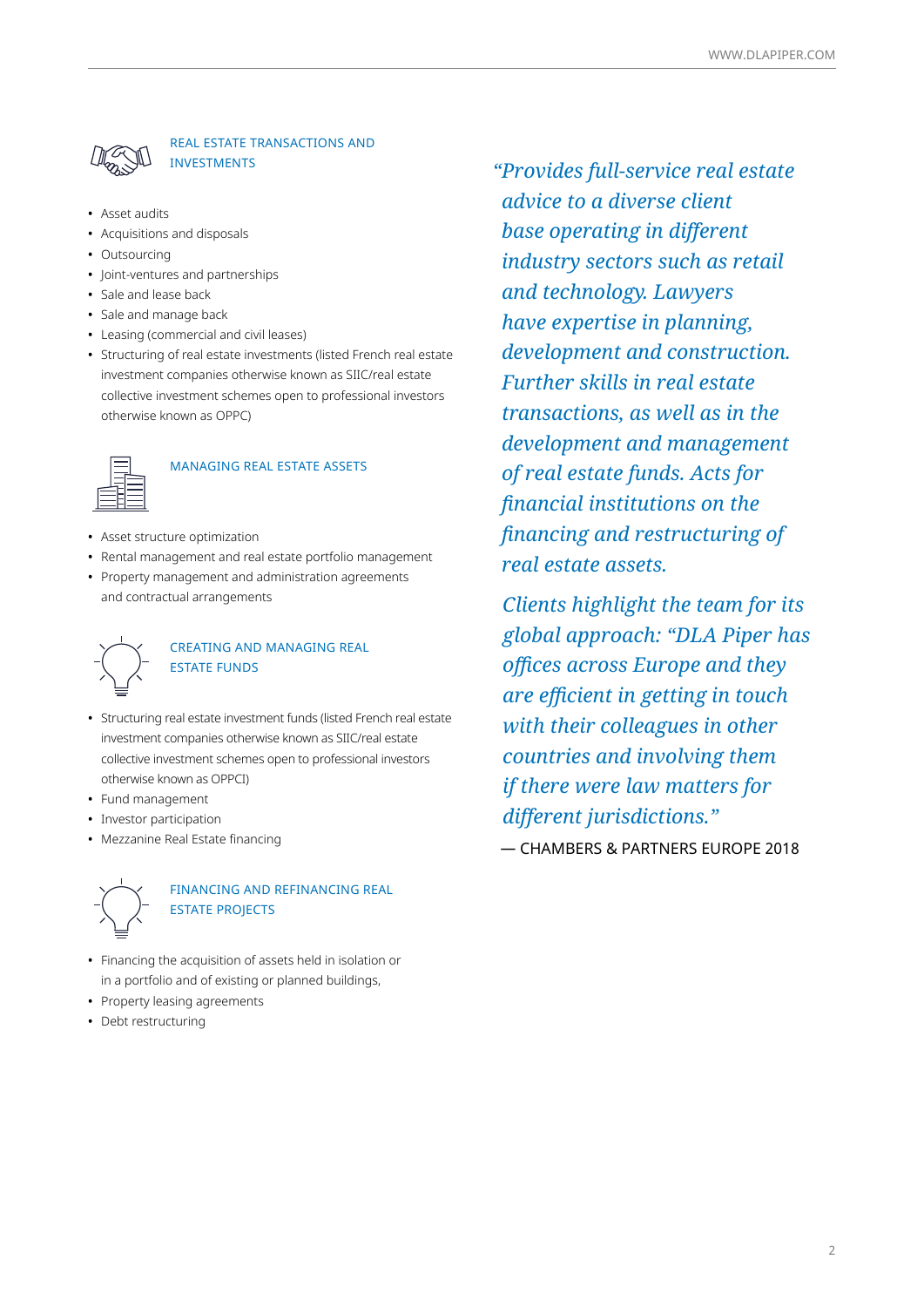#### Our Team

Our French Real estate team is one of the largest in the market, with twenty lawyers focused on Real Estate, including 3 partners within the international team of 550 attorneys.

Our sector-based approach devoted to the real estate industry allows us to enlist the knowledge of other sector lawyers with crucial complementary skills, whether it be lawyers specialized in tax, finance and projects, intellectual and industrial property or litigation.

We advise major French and international organizations on the market, including institutional investors, French and foreign investment funds, domestic and international users, insurance companies, banking institutions, management companies, owners and independent or chain hotel operators, property developers, promoters, construction companies, owners and tenants as well as all types of French and international industrial companies spanning the whole spectrum of real estate-related activities.



**Antoine Mercier** Partner, International Group Head Real Estate

+33 (0)1 40 15 24 09 antoine.mercier@dlapiper.com

Antoine Mercier is head of the Real Estate Group at DLA Piper. Antoine deals with domestic and pan-European real estate acquisition and financing and is widely recognised for his experience in the hospitality and tourism industries.



**Myriam Mejdoubi** Partner

+33 (0)1 40 15 24 96 myriam.mejdoubi@dlapiper.com

Myriam Mejdoubi has expertise in general real estate law and in particular in real estate transactions, financing, leases, construction law and corporate law. She also advises investors on the setting up and management of real estate funds.